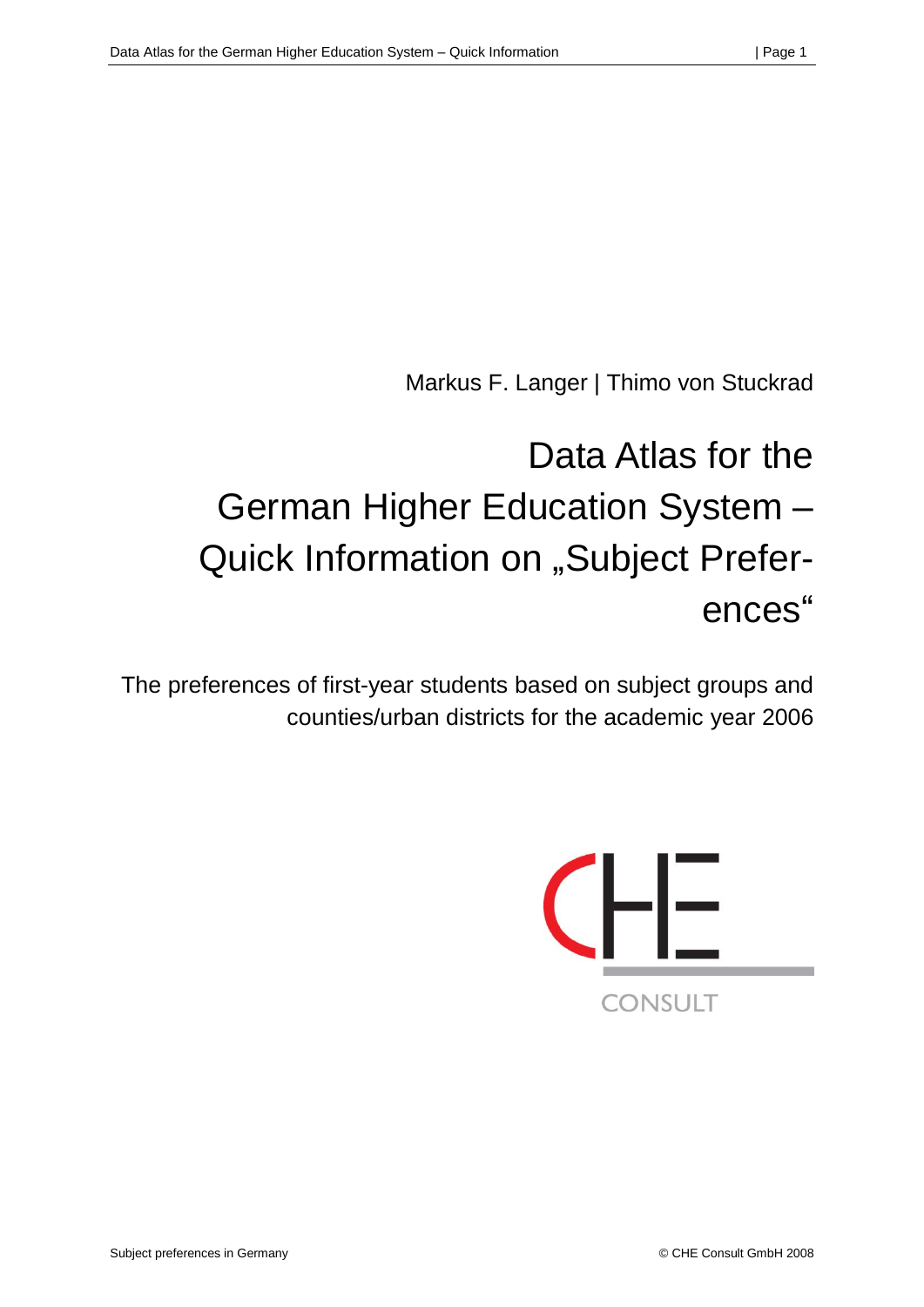# **Summary**

Subject-related differences play an important role in higher education politics and higher education management. This study analyses the preferences of German first year students for particular subject groups and suggests hypotheses about the extent to which subject preference is related to study programme offers, work places and the traditional characteristics of a region. Conclusions for higher education planning as well as for higher education marketing can be drawn from this analysis.

## **Index**

| $\mathbf{1}$    |  |
|-----------------|--|
| $\overline{2}$  |  |
| 3               |  |
| $\overline{4}$  |  |
| 4.1             |  |
| 4.2             |  |
| 4.3             |  |
| 4.4             |  |
| 5               |  |
| $6\phantom{1}6$ |  |

# **Table of figures**

| Figure 2: Subject preferences of first-year students in mathematics and natural sciences          |
|---------------------------------------------------------------------------------------------------|
|                                                                                                   |
| Figure 3: Subject preferences of first-year students in linguistics / cultural sciences (2006)  6 |
| Figure 4: Subject preferences of first-year students in law, business studies and social          |
|                                                                                                   |
| Figure 5: Subject preferences of first-year students in engineering (2006)  8                     |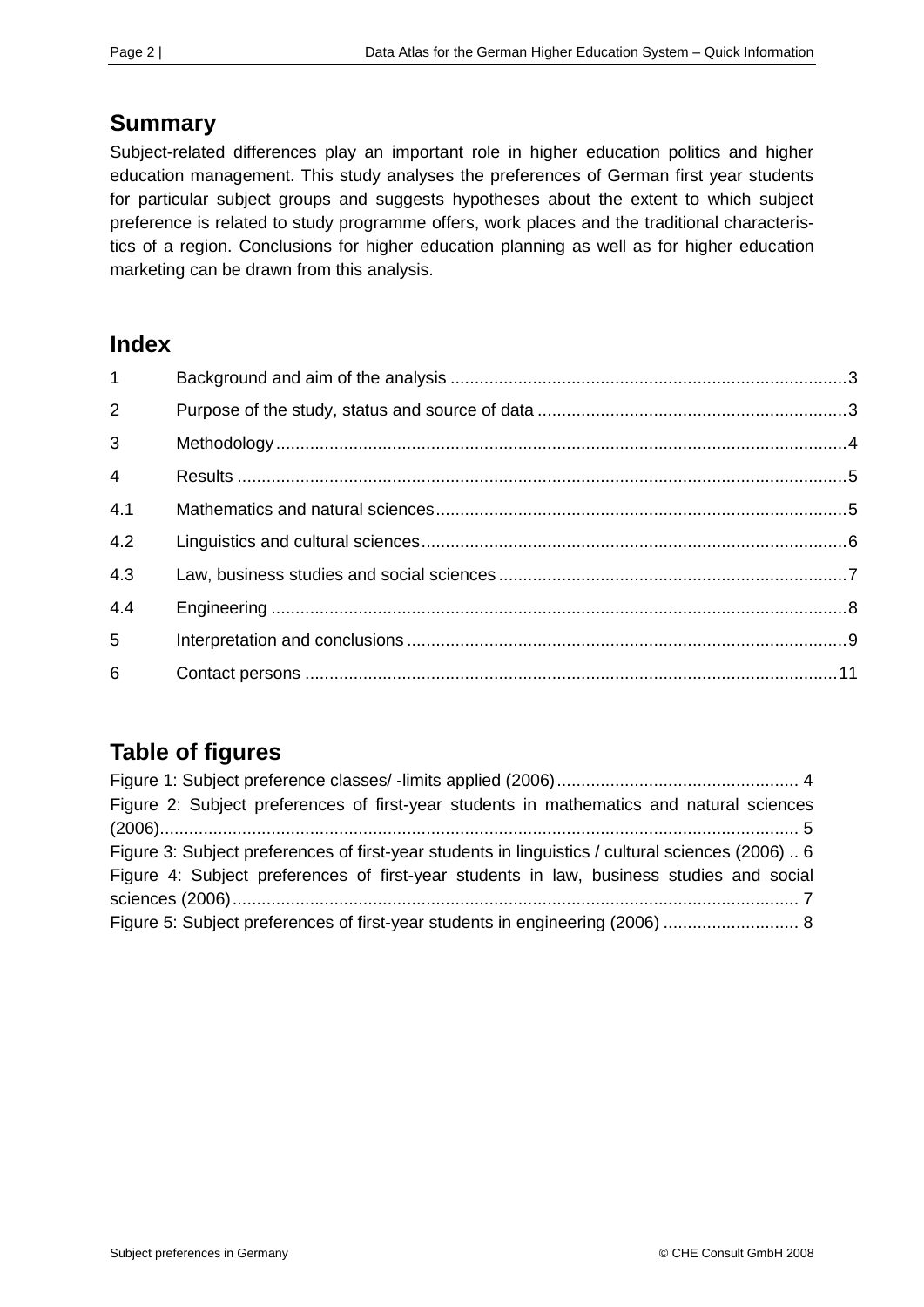## <span id="page-2-0"></span>**1 Background and aim of the analysis**

With the *Data Atlas for the German Higher Education System*, CHE Consult is providing for the first time for Germany comprehensive data about the catchment area structures of higher education institutions (HEIs), the competitive situations between HEIs, the migrational behaviour and subject preferences of first-year students as well as further information based on counties and urban districts. This information supports the concept of regionally-differentiated strategies of the higher education policies of regions and *Länder* and enables geomarketing concepts to be developed for individual HEIs and academic locations.

This analysis highlights the different subject preferences within Germany as a basis for, for example, subject-related initiatives by the Länder (MINT programmes) and/or the functionally- and regionally- specific marketing planning of HEIs as part of their student recruitment activities.

## <span id="page-2-1"></span>**2 Purpose of the study, status and source of data**

The aim of the analysis is to provide a Germany-wide illustration of the shares of first year students in subject groups based on the official statistics of the native region. "Native regions" are the counties and urban districts where first year students have acquired their high education entrance qualification. The study shows only the subject preferences of German first year students and students with a German education.

The analysis only takes into account those students who are in their first academic semester and on the basis of the type of entrance qualification, to the county or urban district where the entrance qualification was acquired and to the subject group (first degree) selected in the academic year 2006. For the purposes of this analysis, the academic year is a combination of the summer term 2006 and the winter term 2006/2007. The type of entrance qualification analysed covers three groups (general higher education entrance qualification, specific general higher education entrance qualification and advanced technical college entrance qualification), which are considered jointly here. The assignment of subjects to the subject groups follows those of the official statistics. Because of small sample sizes or an almost equal distribution of preferences across the whole of Germany, the following subjects are not represented in the groups: sports, human medicine, agriculture, forestry, nutritional science, veterinary medicine and art.

This analysis gives the territorial status as of 31 December 2006. The calculations that have been made, the illustrations that have been drawn up and the analyses that have been carried out are based on a special analysis of the student register of the Federal Statistical Office 2007.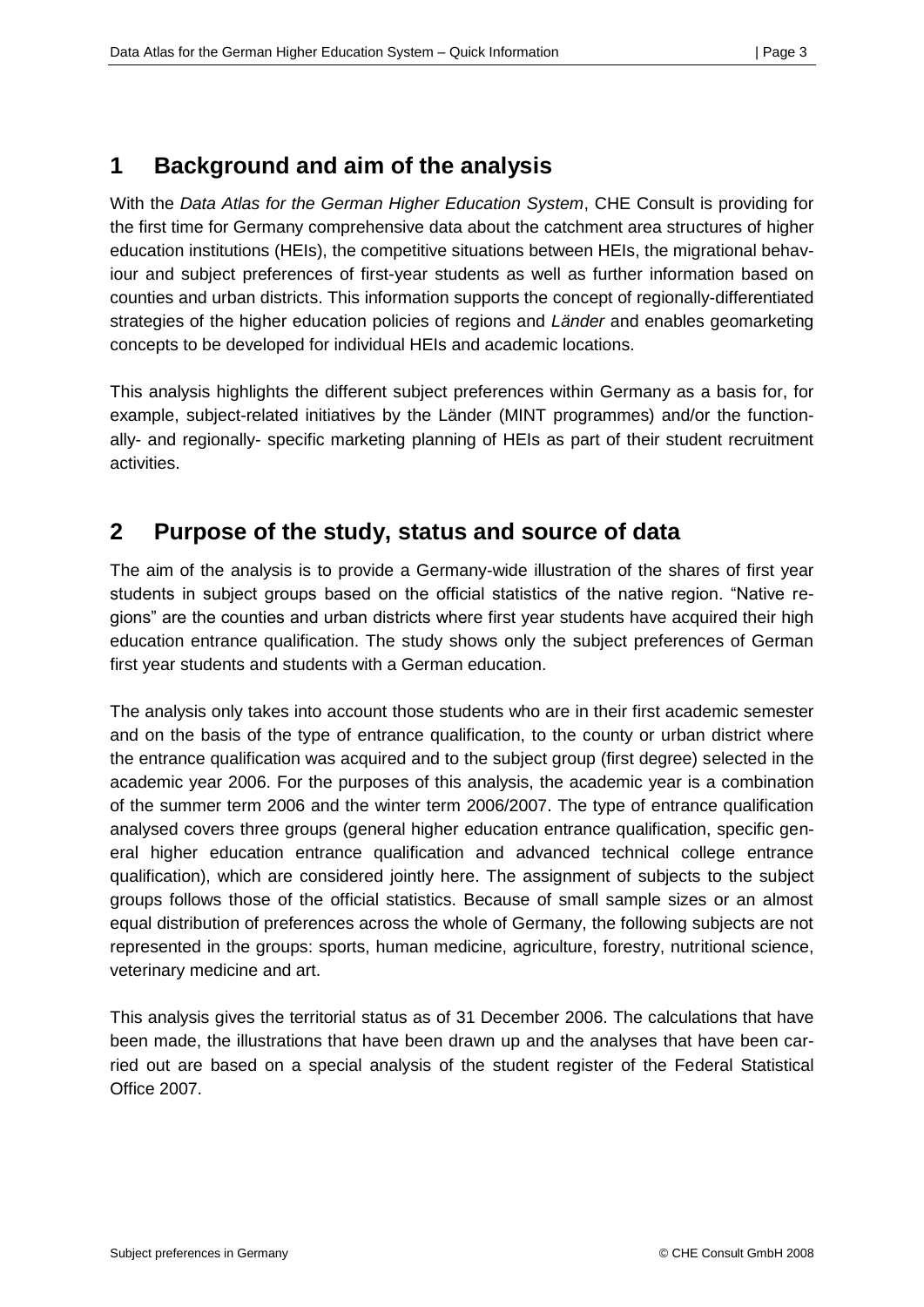# <span id="page-3-0"></span>**3 Methodology**

The shares of first-year students in a subject group from the total number of first-year students in the county or urban district considered were calculated on the basis of the sets of data mentioned above.

The resulting percentages were then divided up into five value classes (see figure 1). Ensuring equal distribution in terms of subjects, i.e. each class contains the same number of cases (counties or urban districts) was a key criterion for forming the classes).



<span id="page-3-1"></span>**Figure 1**: Subject preference classes/ -limits applied (2006)

It is therefore possible to identify within one subject group those regions with a high preference for the subject examined among first years student who have acquired their higher education entrance qualification in the respective region. The procedure selected means that it is not possible to make a direct comparison between subject groups.

In the following illustrations, deep red indicates high preference and light yellow indicates low preference.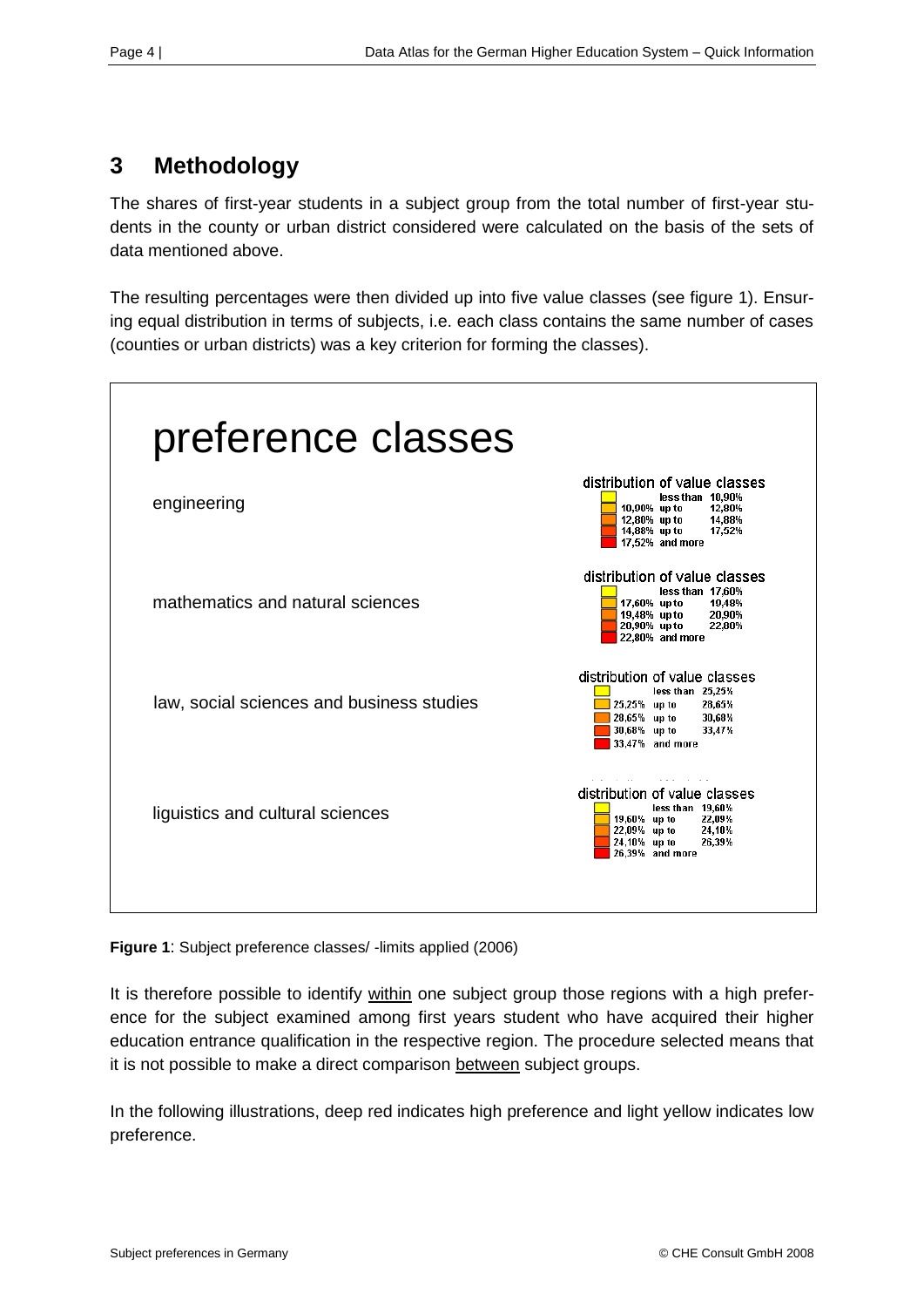## <span id="page-4-0"></span>**4 Results**

#### <span id="page-4-1"></span>**4.1 Mathematics and natural sciences**

First-year students with a distinct  $(= high)$  preference for mathematics and/or natural sciences were found, generally speaking, in the south and west of Germany.



<span id="page-4-2"></span>**Figure 2**: Subject preferences of first-year students in mathematics and natural sciences (2006)

In terms of individual German *Länder*, it is mainly in Bavaria, Baden-Württemberg, Rhineland-Palatinate, North Rhine-Westphalia and Hesse where, when compared with the national average, the region is almost fully covered by a high preference for mathematics and natural sciences subjects among their first-year students. An extraordinarily low preference for this subject group can be noted in Mecklenburg-Western Pomerania, Berlin and Brandenburg.

In addition, some individual regions stand out for having a distinct preference among their first-year students for mathematics and natural science subjects. These include the county of Nordfriesland in Schleswig-Holstein, the counties and urban districts of Osterode in Lower Saxony, Halle/Saale in Saxony-Anhalt and in and around Dresden in Saxony. With respect to the conditions for the formation of preferences, the below average preference for this subject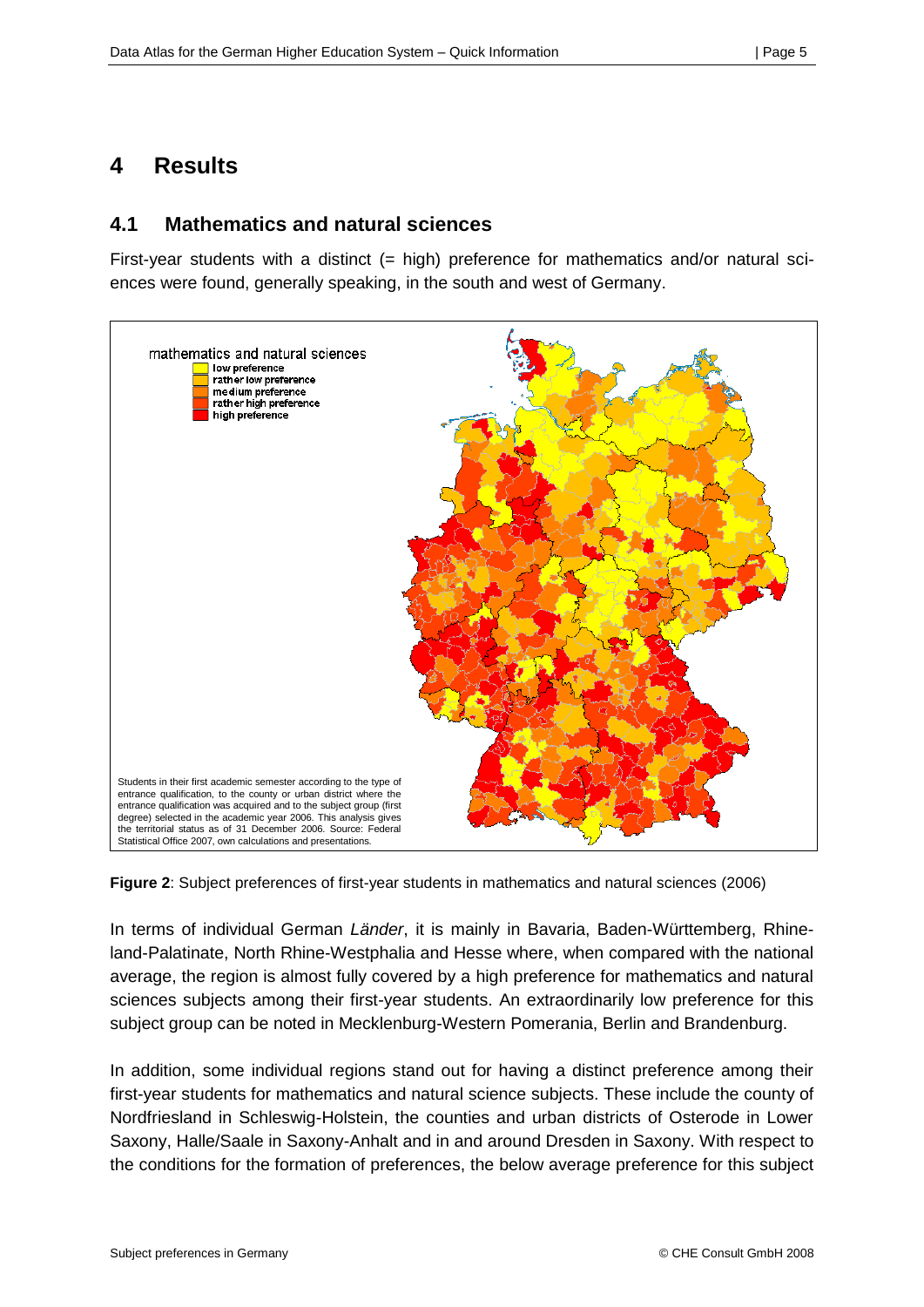group in the counties of the Black Forest (Mittlerer Schwarzwald) and the Swabian Mountains (Schwäbische Alb) in Baden-Württemberg is very instructive.

## <span id="page-5-0"></span>**4.2 Linguistics and cultural sciences**

We found first year students with a distinct (= high) preference for linguistics and/or cultural sciences in general terms in the west of Germany, although Thuringia and Baden-Württemberg, each of which shows opposing trends, do not fit into this picture entirely. Lower Saxony in particular shows very different structures.



<span id="page-5-1"></span>**Figure 3**: Subject preferences of first-year students in linguistics / cultural sciences (2006)

With respect to individual German *Länder*, it is mainly in Bavaria, Saarland, Rhineland-Palatinate, North Rhine-Westphalia and Hesse, as well as (with reservations) Schleswig-Holstein and Thuringia where the region is almost fully covered by a high preference for linguistics and cultural sciences among their first-year students. An extraordinarily low preference for this subject group can be noted in Saxony, Berlin and Brandenburg.

In addition, some individual regions stand out for having a distinct subject preference among their first-year students for linguistics and cultural sciences subjects. These include the counties of Leipzig, Freiberg and counties in Western Lower Saxony, the Emsland and along an axis reaching from Bremen via Hamburg to Lüneburger Heide.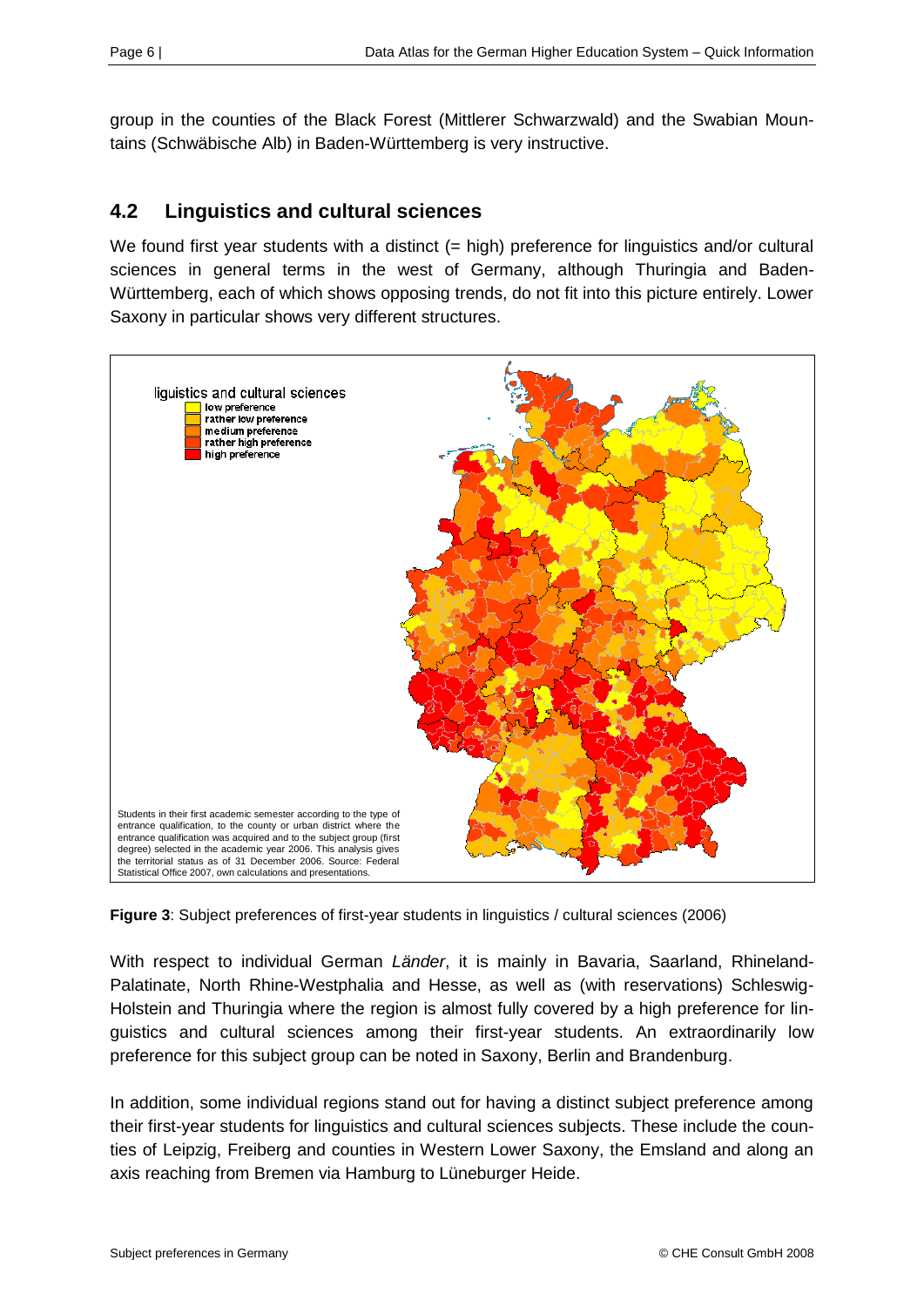### <span id="page-6-0"></span>**4.3 Law, business studies and social sciences**

First year students with a distinct (= high) preference for law, business studies and social sciences were found, generally speaking, in the north of Germany with only some individual spots in *Länder* in the south of Germany.



<span id="page-6-1"></span>**Figure 4:** Subject preferences of first-year students in law, business studies and social sciences (2006)

With respect to individual German *Länder*, it seems to be mainly in Schleswig-Holstein, Mecklenburg-Western Pomerania, Bremen Hamburg, Berlin, Lower Saxony, Brandenburg, North Rhine-Westphalia and Hesse where the region is almost fully covered by a high preference for law, business studies and social sciences subjects among their first-year students. An extraordinarily low preference for this subject group can be noted in Saxony, Bavaria and Baden-Württemberg.

In addition, some individual regions stand out with a distinct preference among their first-year students for law, business studies and social sciences subjects. These include Saarbrücken or the urban district of Plauen and, in contrast to the general trend, a large number of counties in Bavaria and Baden-Württemberg (usually in the areas around the major university locations).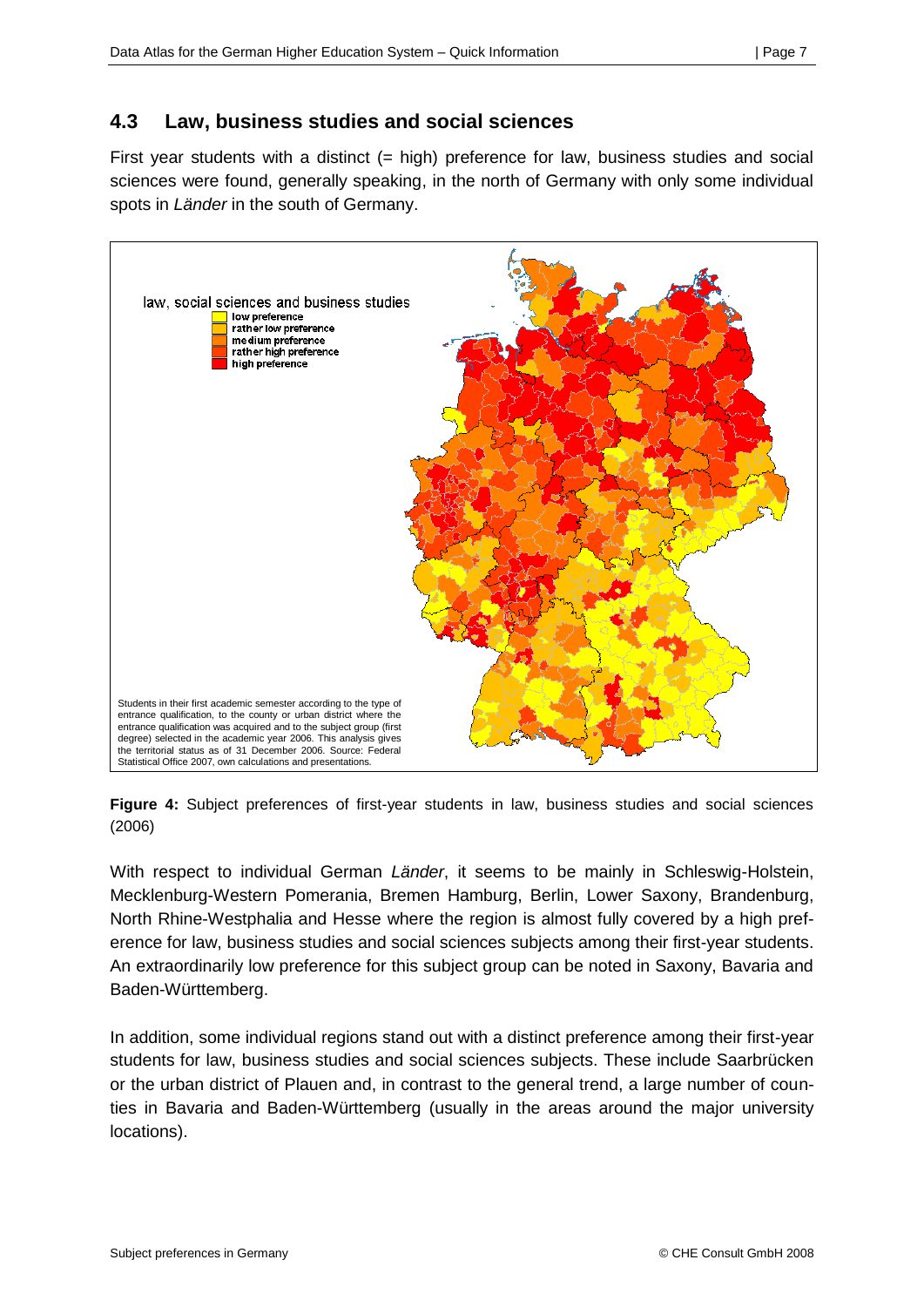# <span id="page-7-0"></span>**4.4 Engineering**

First-year students with a distinct (= high) preference for engineering can be found in general terms in the east and south of Germany, but they are rare in the west of Germany, however.



<span id="page-7-1"></span>**Figure 5:** Subject preferences of first-year students in engineering (2006)

With respect to individual German *Länder*, it seem to be mainly in Mecklenburg-Western Pomerania, Brandenburg, Saxony-Anhalt, Saxony, Thuringia, Bavaria and Baden-Württemberg where the region is almost fully covered by a high preference for engineering among their first-year students. An extraordinarily low preference for this subject group can be noted in Hesse and Rhineland-Palatinate.

In addition, some individual regions stand out with a distinct subject preference among their first year students for engineering. These include Aachen, Wismar, key parts of the Ruhr district and around Bremen and Oldenburg.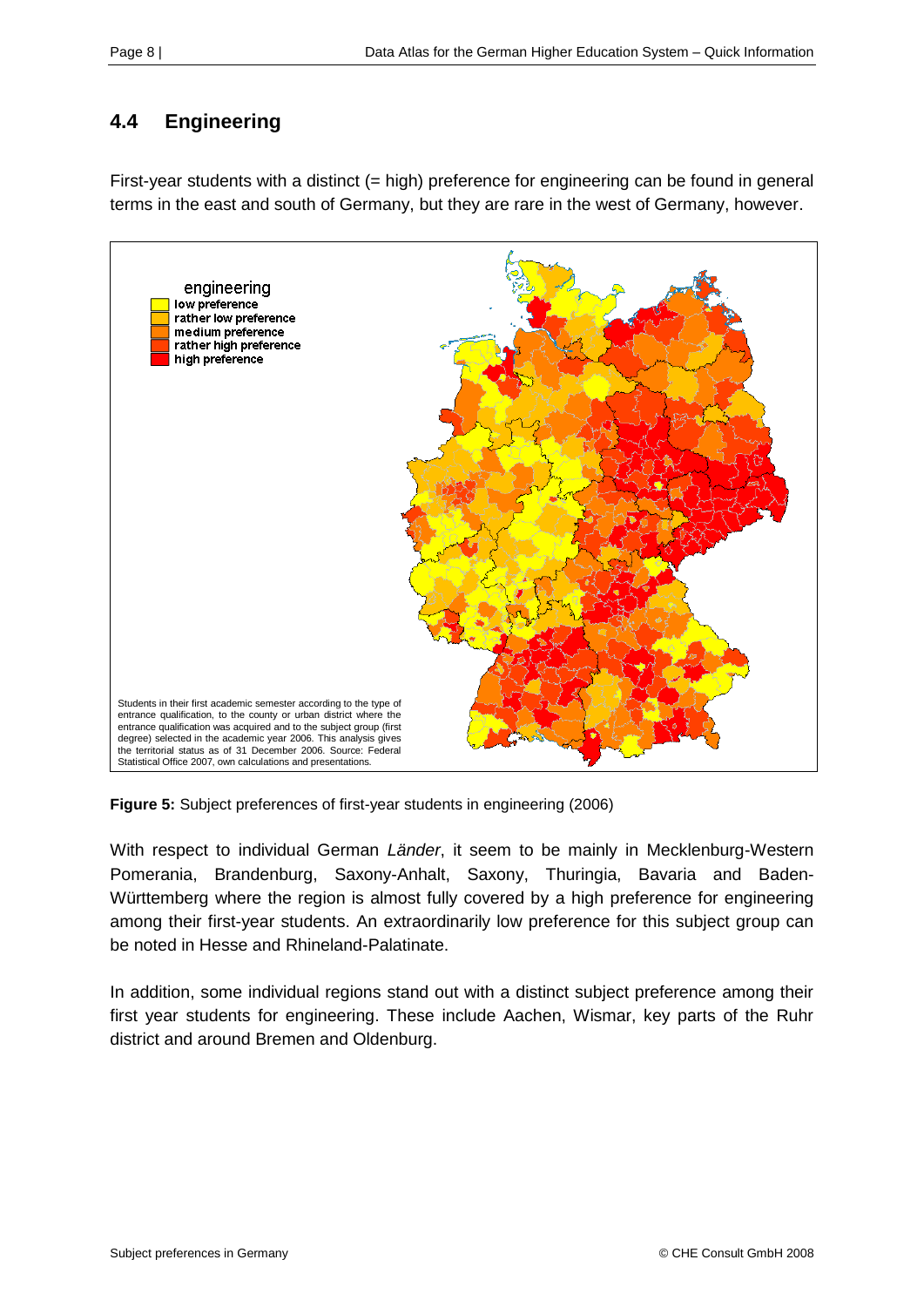## <span id="page-8-0"></span>**5 Interpretation and conclusions**

The graphics and explanations above make the existence of regional disparities clear. But they do not yet say anything about the causes of the findings or about the conclusions for higher education politics and higher education management. These analyses and figures suggest only approaches for the formation of hypotheses about the conditions behind the evolution of subject preferences, which is discussed in the following paragraph.

Regarding the causal factors for the regional differences in subject preferences, there are clearly three supply and demand-related factors that produce the differences. This becomes particularly transparent if we take a closer look at the distribution of first-year students of engineering.

A significantly high preference can therefore be noted, if

- (i) there has traditionally been (or it re-emerged after German reunification) a mediumsized economy heavily dominated by industry, mostly in large parts of Saxony and Baden-Württemberg,
- (ii) there has traditionally been a high preference for subjects related to engineering, and this in addition (or in particular) goes beyond the sex of the students taking up these subjects, mainly in large parts of the new German *Länder*,
- (iii) there is a clearly noticeable offer, or even a tendency towards an exclusive offer, of these subjects, which becomes particularly clear if we look at the technologically-oriented academic locations of Saxony, Baden-Württemberg or the Ruhr district, but is also visible in the surrounding areas of technologically-oriented colleges such as Hochschule Wismar in Mecklenburg-Western Pomerania, RWTH Aachen in North Rhine-Westfalia and as well as Universität and Hochschule Bremen and Fachhochschule Oldenburg/Ostfriesland/Wilhelmshaven and spreading out to the neighbouring counties.

So there are seemingly three factors producing subject-related demand:

- (i) an existing and noticeable study programme offer in the region,
- (ii) regionally existing and/or noticeably positive career perspectives and
- (iii) supporting factors such as family background or educational tradition (e.g. continuing the educational tradition of the parents).

Information technology could be cited as the contrasting example to this idea of regionallyvarying subject preferences as it enjoys almost equal distribution in terms of subject preference across Germany. This corresponds to the existing study offer which almost covers the country as well as the job opportunities that are both visible nationwide and possibly valued equally positively across the country. This study offer can therefore interpreted similarly to the engineering example mentioned above. An additional aspect is the fact that information technology is a relatively young and very dynamic (with respect to its application) scientific discipline that will hardly ever develop traditional stimuli.

This leads to three conclusions for higher education politics: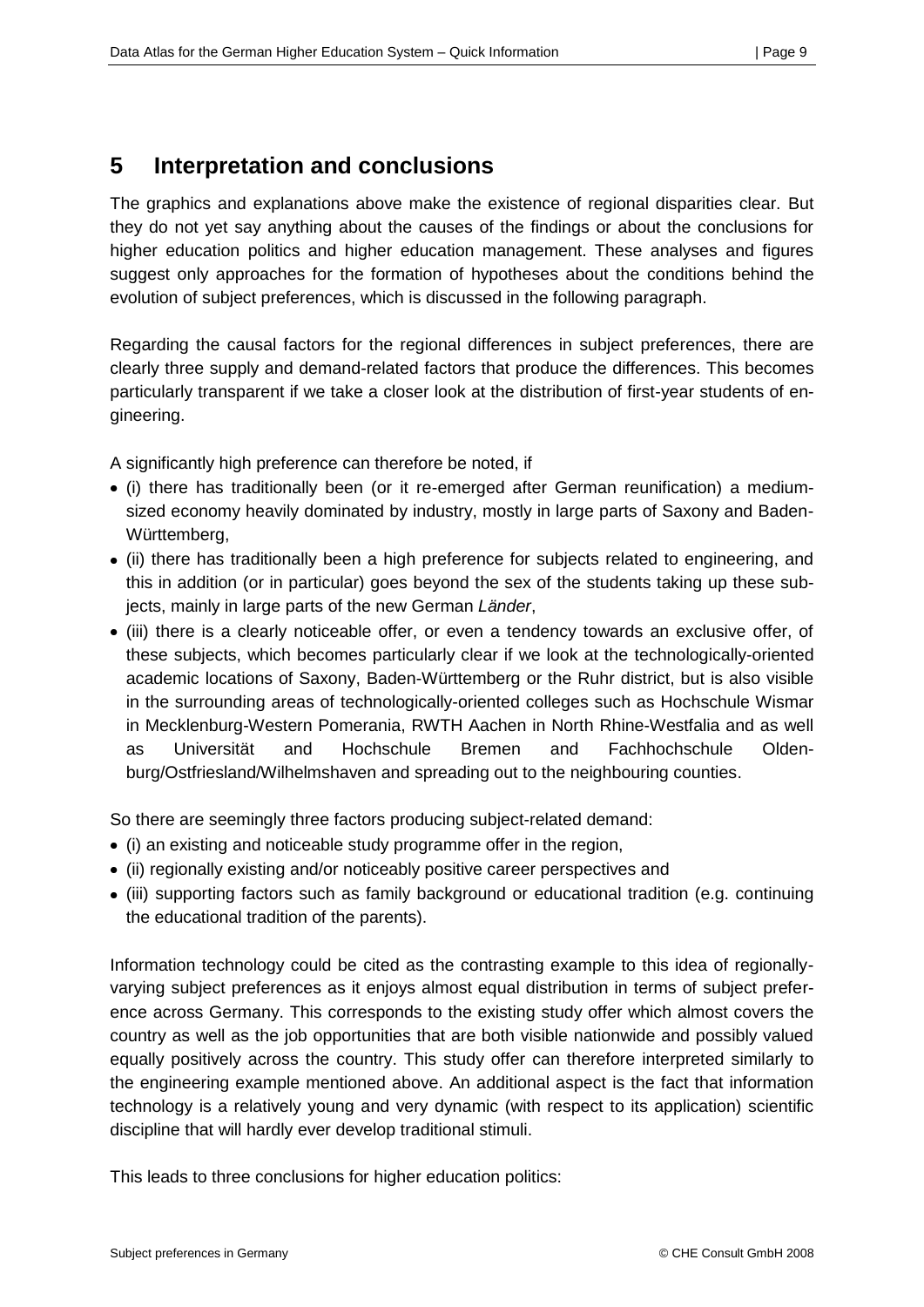- The regional economy indirectly forms the subject preferences of first year students via its structure that can be perceived regionally and with it also the regional demand for certain subjects.
- This way of conditioning subject preferences does however also depend on persistency, i.e. the long-term nature of specific regional structures of economy.
- If regional subject offers influence the formation of subject preferences, then retaining the respective study programme offers at HEIs of the region is one way of arousing more interest for so-called MINT subjects.
- It would be counterproductive then, in this sense, to increase the capacities in all subjects.
- The suspected correlation between subject preference and the regional structure of economy, job opportunities and traditional patterns also indicates that systematic stimulation of the demand for MINT subjects can not only be sparked by schools and HEIs. Instead, it is the idea of integrated concepts between business development, regional development planning and programmes of education politics that seems to promise success.

With respect to student recruitment and the marketing of HEIs, this means that there are basically two different strategic approaches, each of which suggests different concepts and measures:

- Within the context of student recruitment based on data, HEIs can develop and conduct measures that are tailor-made for the specific preferences of a region in order to open up the region and the persons qualified for entrance into higher education to the market of "appropriate" subject preferences.
- However, against the background of strongly differing subject preferences in the crucial catchment areas, HEIs can develop and carry out targeted measures to generate the matching preferences using strong reasoning.

Precisely in the region of the academic location, integrated concepts of business development and the stimulation of subject-specific demand seem to be adequate and promising. This will probably not lead to success in the short term, as subject preferences cannot only be determined by strong reasoning but an almost "practical proximity" to the relevant subjects and particularly their content must also be produced and visible. HEIs, for example, could send successful alumni to the schools of their region as "ambassadors" or run mediumterm projects at schools together with businesses in the region.

On the other hand, HEIs could orientate student recruitment towards more distant regions with a similarly high subject preference, but they have to consider different thresholds and aspects, for example overcoming obstacles to mobility, conducting competition analyses and defining and adjacent USPs have to be formulated as precisely as possible (i.e. with respect to the economic structure).

Neither of the strategic approaches offers alternative options but they complement each other. HEIs need to analyse the region and its surroundings precisely in order to be able to develop their own strategies for their particular situation. Each HEI will have to decide for itself the best way forward.